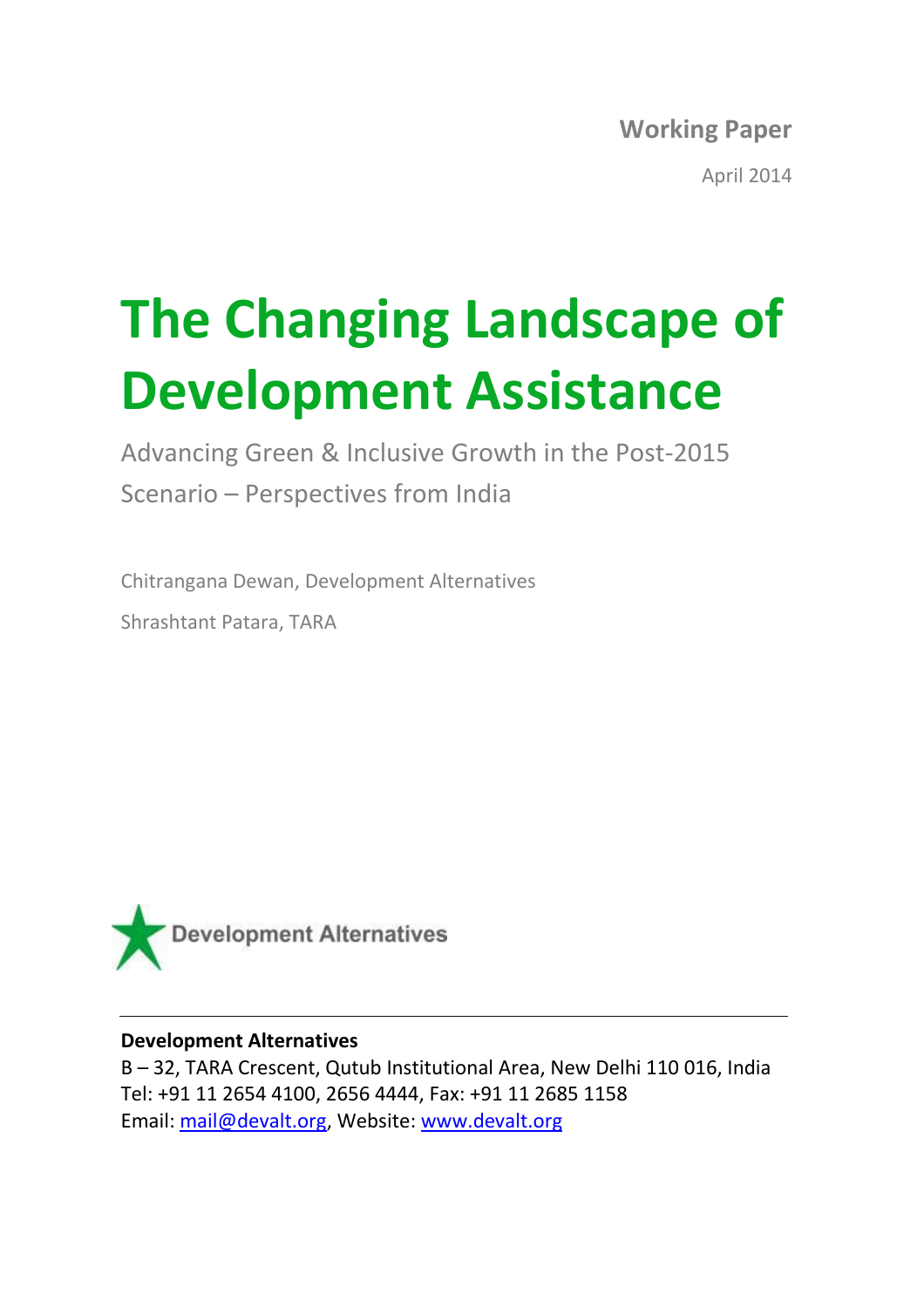### **1. The New Aid Landscape**

The last decade has witnessed the evolution of a new landscape of development cooperation. The rise of new financial contributions and models for meeting international development objectives that are beyond the definition of traditional official development assistance has redefined the contours of development assistance. These new development contributions include non-development assistance committee donors (India and China), climate finance funds, social impact investors, philanthropists, global funds and less concessional flows<sup>1</sup>. The composition of development aid has predominantly shifted to non-traditional sources. The share of non-traditional share of development aid flows from being only \$5.3 billion or 8.1% of total development assistance in 2000 increased tenfold to \$53.3 billion or 30.7% by 2009<sup>2</sup>.

This change in the development scenario is a result of a myriad of dynamic global political and economic scenarios. The pressures on local politics and resource drain have reduced the flow of traditional aid from the developed countries to the developing countries. Moreover, the growing awareness that integrating social and environmental action will benefit companies in the long run has manifested social consciousness in businesses and investors. While investing for a good cause is generally the good thing to do, there is a strong belief that investments in development benefit the companies themselves. For instance, investments in Corporate Social Responsibility (CSR) often help companies manage risks, avail of tax benefits, bolster brand reputation, increase access to capital and to differentiate themselves from competitors<sup>3</sup>.

The reasons are manifold. The reality is that these factors have led to a diverse landscape of resources for international development. This change has mushroomed with it, a whole new area of catalytic and innovative development finance mechanisms that leverage resources to support and advance solutions for poverty eradication and development. These innovative and catalytic financial models bring together funds of diverse actors to advance smart solutions for people and the planet. The World Bank describes these innovative financing instruments as those that depart from traditional approaches to mobilizing and delivering development finance and entails "non-traditional applications of solidarity, PPPs, and catalytic mechanisms that (i) support fundraising by tapping new sources and engaging investors beyond the financial dimension of transactions, as partners and stakeholders in development; or (ii) deliver financial solutions to development problems on the ground"  $4$ .

The acceptance and growth of development finance presents an opportunity for developing countries to effectively strategise and leverage this array of domestic and internationally available public and private finance complementarily as they advance towards green and inclusive growth in the post 2015 scenario. The following section advances some perspectives on utilising this existing and increasing pool of development resources for supporting green and inclusive growth in developing countries.

<sup>4</sup> World Bank, 2009



 $\overline{\phantom{a}}$ 

<sup>&</sup>lt;sup>1</sup> European Centre for Development Policy Management, 2012

<sup>2</sup> Overseas Development Institute, 2013

 $^3$  The Economic Times, 2013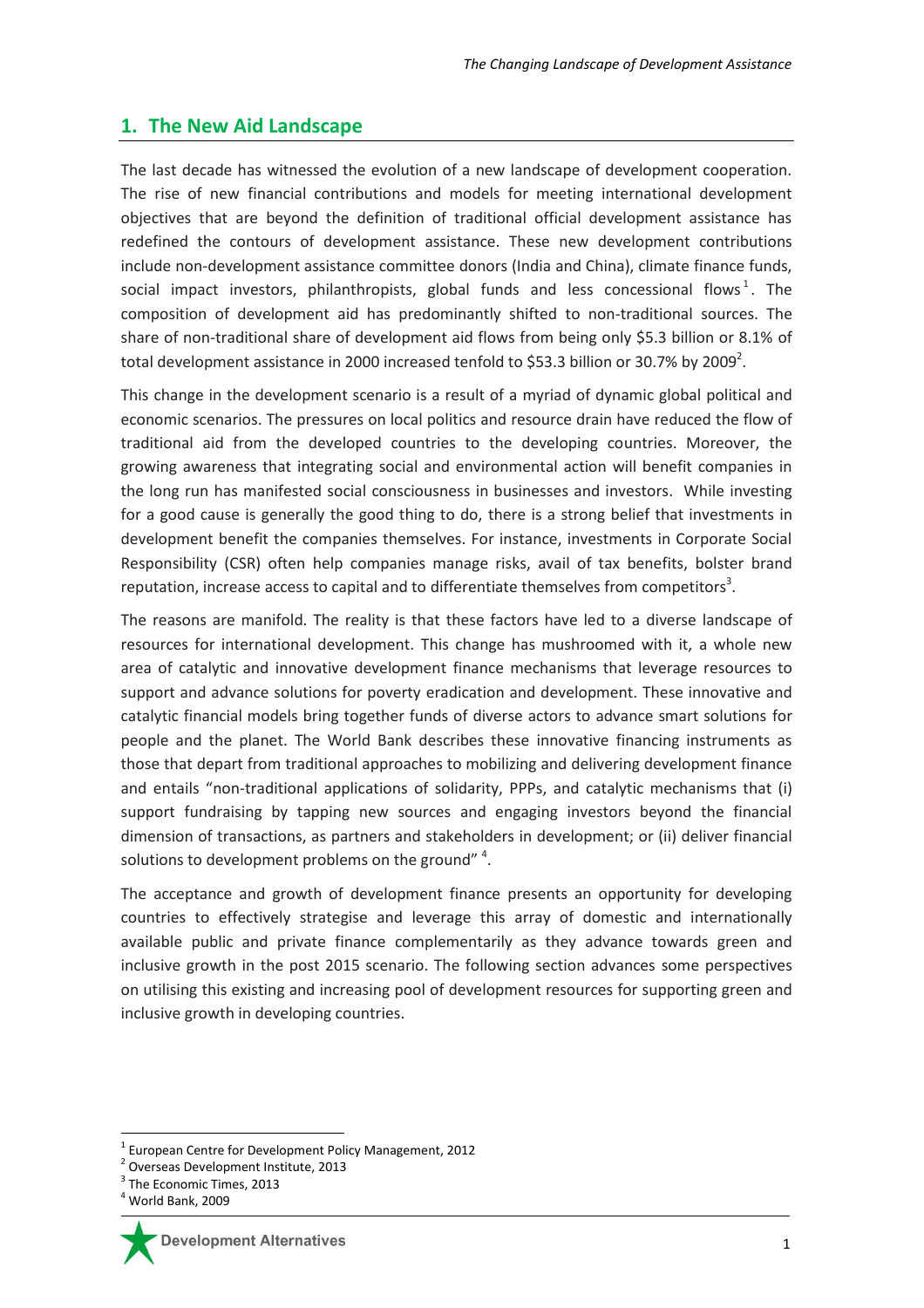## **2. Perspectives from the Developing World on Catalysing Development Finance for Promoting Green and Inclusive Development**

Micro, Small and Medium Enterprise (MSME) development is crucial to advance sustainable green and inclusive growth in developing countries. An important source of employment opportunities and wealth creation, MSMEs contribute to economic and social stability. Local in nature, these decentralised models promote resource efficiency and patterns of sustainable production and consumption. They can effectively drive market development at scale and provide locally relevant solutions along with last mile delivery to serve the basic needs of people<sup>5</sup>.

At the center of the subject of micro and small enterprise development in developing countries lies the critical issue of their limited ability to grow owing to poor availability of finance and technology as well as inadequate supporting policy frameworks. Where these support systems and frameworks exist, it is observed that owing to information asymmetries, implementation gaps and conservative financial institutions fail to support relevant cutting edge MSME solutions on time  $^6$ .

The potential of these new catalytic models to drive innovation collaboratively have been demonstrated through various initiatives aimed at community development across the developed and the developing countries. It is in the space of support to MSMEs, that this paper envisages the role of catalytic development finance (CDF) models. These CDF models embed the principle of leveraging from a diverse pool of resources – domestic, international, public or private - in their design. They support cutting edge business models and enterprise solutions that effectively promote green and inclusive development.

Two routes that been applied successfully and can be replicated/ adopted at scale to bridge the gap between financing enterprises and the large pool of development capital available to move towards a green economy are discussed. These include

- **1. Investing Public Funds in Entities that service Micro and Small Enterprises:** Based on delivering financial solutions to development problems of the ground, this includes supporting entities that nurture micro and small enterprises that are green and employment intensive.
	- (a) **Entity 1**: Entities that package and bundle enterprise portfolios for community development and enable support to entrepreneurs through finance, capacity building, technology and marketing support. They can bridge the financing gap between existing development capital and community entrepreneurs.
	- (b) **Entity 2:** National level financial institutions that promote green and inclusive growth and bring together diverse funds for livelihood development and entrepreneurship. For instance, NABARD<sup>7</sup> and SIDBI<sup>8</sup> in India provide financial solutions for micro and small enterprise development to address critical development needs.

 $\overline{\phantom{a}}$ 

<sup>5</sup> Development Alternatives, 2013

<sup>6</sup> International Finance Corporation, 2012

<sup>&</sup>lt;sup>7</sup> National Bank for Agriculture and Rural Development (www.nabard.org) <sup>8</sup> Small Industries Development Bank of India (www.sidbi.in)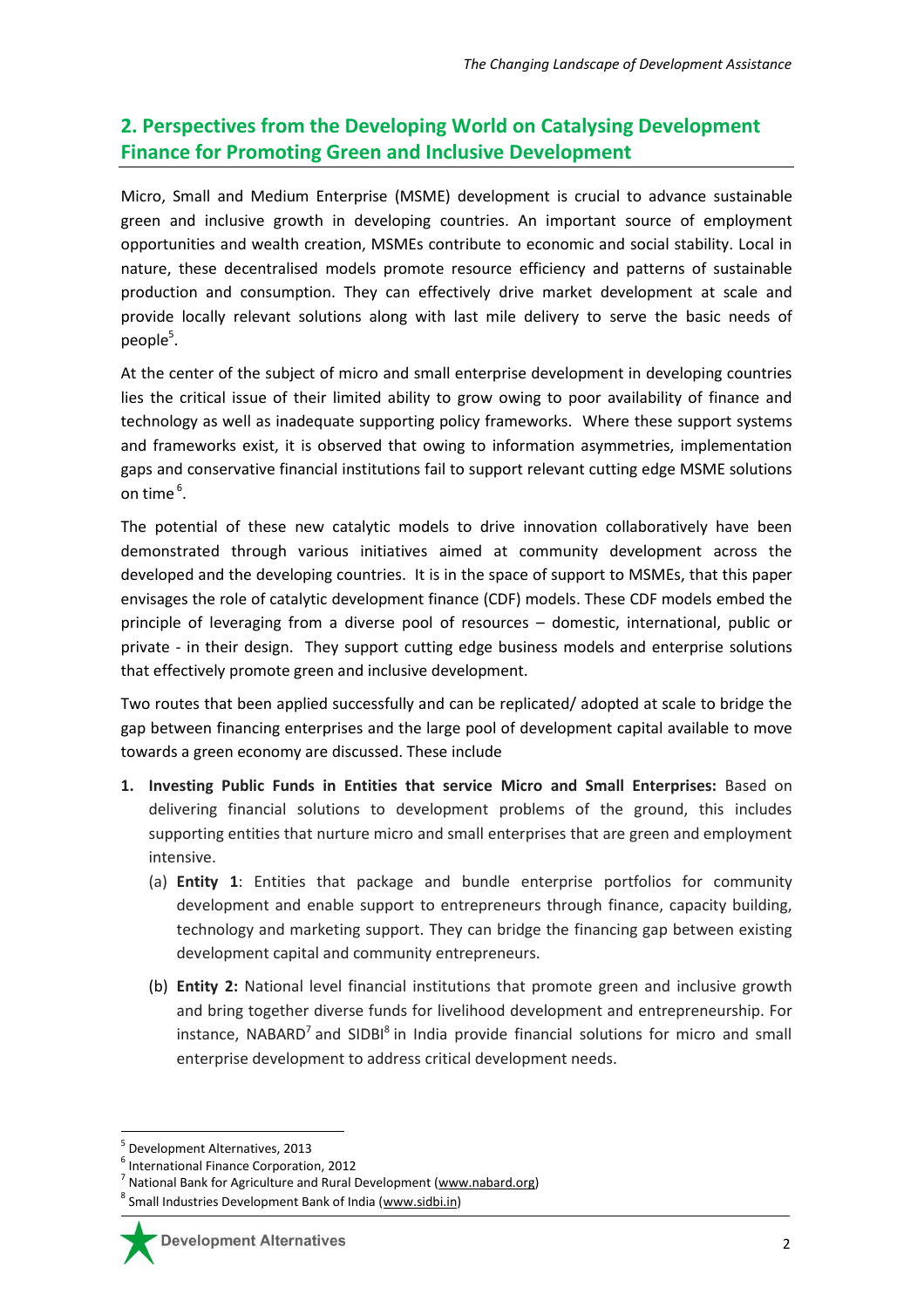2. **Engaging Private Sector for Micro and Small Enterprise Development:** Traditional aid donors, philanthropists and investors have explored and emphasised the role of engaging private sector as stakeholders in development as they evolve to make aid more effective. Social enterprises and corporations (private sector) desirous of reaching out to the market at the base of the pyramid have been supported through provision of patient capital, low cost debt, soft loans, investment guarantees. More interestingly, private sector has been supported through a mechanism that helps create conducive market conditions such that business risks are mitigated and the development market is a safer investment.



*The two applied routes for MSME development promoting green and inclusive economy*

These routes and synergies in development finance promise green and inclusive development in India and moving forward provide lessons that can be applied in the rest of the developing world. The following case studies provide an insight into how this has been facilitated.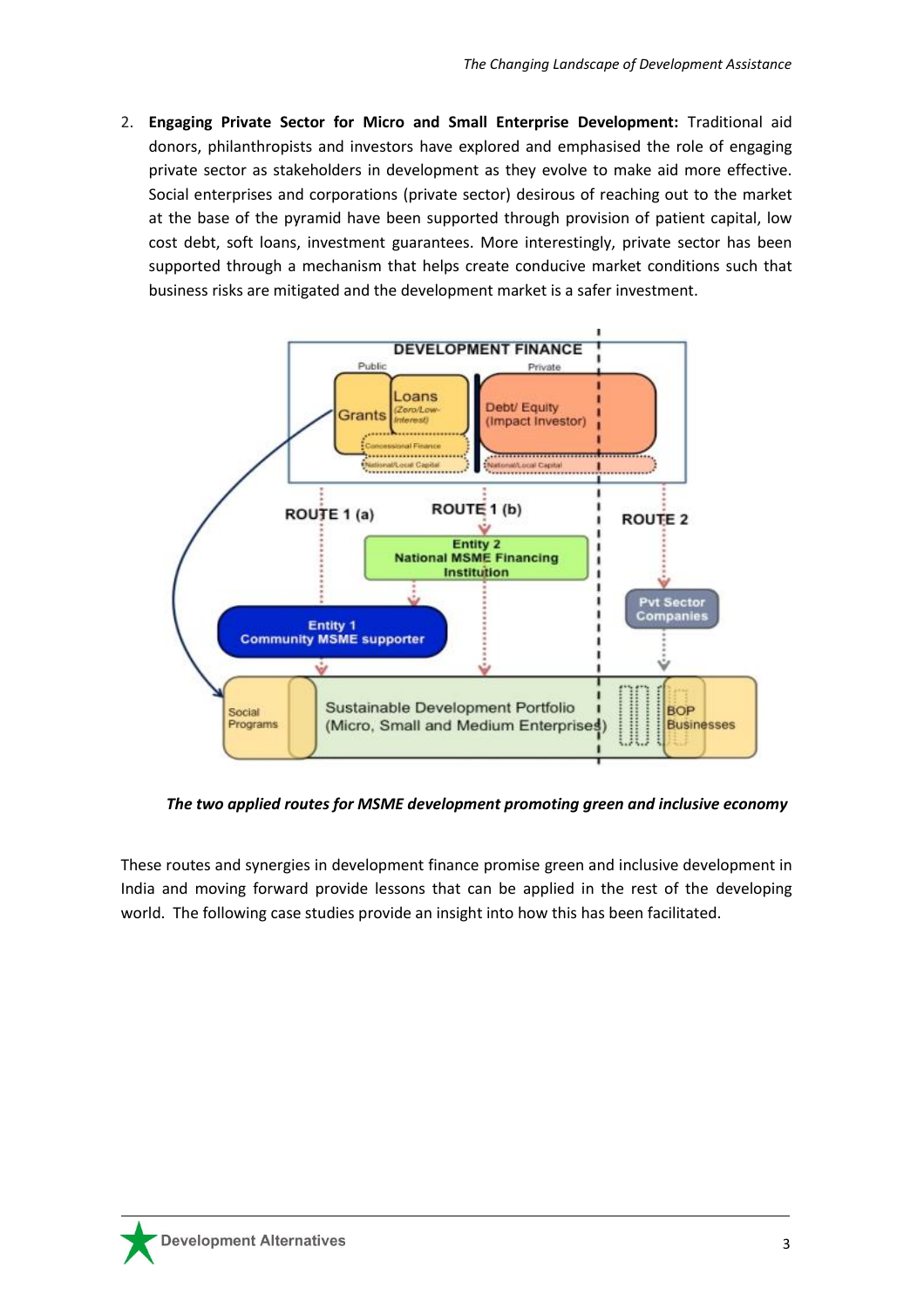## **Case Study 1: Facilitating Green Construction Based Enterprises - TARA, India**

India has a housing deficit of almost 60 million units with over 40 million of these in rural spaces. Construction is an energy and resource intensive sector that leads to serious environment damage and contributes 24% of the national greenhouse gas emissions in India. There looms a dual challenge of meeting housing needs of the poor and dealing with the environmental impacts of the same. Alternative cleaner production technologies and product replacements offer a solution to this dilemma. Given the disaggregated nature of the construction sector, micro, small and medium enterprises (MSMEs) can play a critical role in enhancing access to these technologies

TARA (Technology and Action for Rural Advancement) supports MSME development by incubating business models, special purpose vehicles (SPV) and enterprises through development assistance. TARA, through this support developed and packaged green construction technologies that were subsequently transferred to the SPV - TARA Machines and Tech Services Pvt. Ltd. (TMTS) - for commercial sale. TMTS markets and delivers green technology business solutions for building construction to a global network of micro, small and medium enterprises in the market today. TARA built the capacity of TMTS through the transfer of products and assets as well as technical services. In addition to this, TMTS has also attracted private impact investment to help grow the network of MSMEs it services. Investment in TMTS has been through both debt and equity.

This catalytic approach has contributed to the development of 400 enterprises in last five years. These enterprises provide quality affordable and green building



*The model supporting MSME development*



*A Clean brick enterprise set up through TMTS* 

material to homeowners leading to better quality infrastructure development, reduced environment burden while creating decent green jobs and stimulating the local economy.

The model has also been replicated for the incubation and set up of TARA*life* Sustainability Solutions, a company that supplies quality of life products like clean cooking, water purification and solar lighting solutions in order to meet community needs.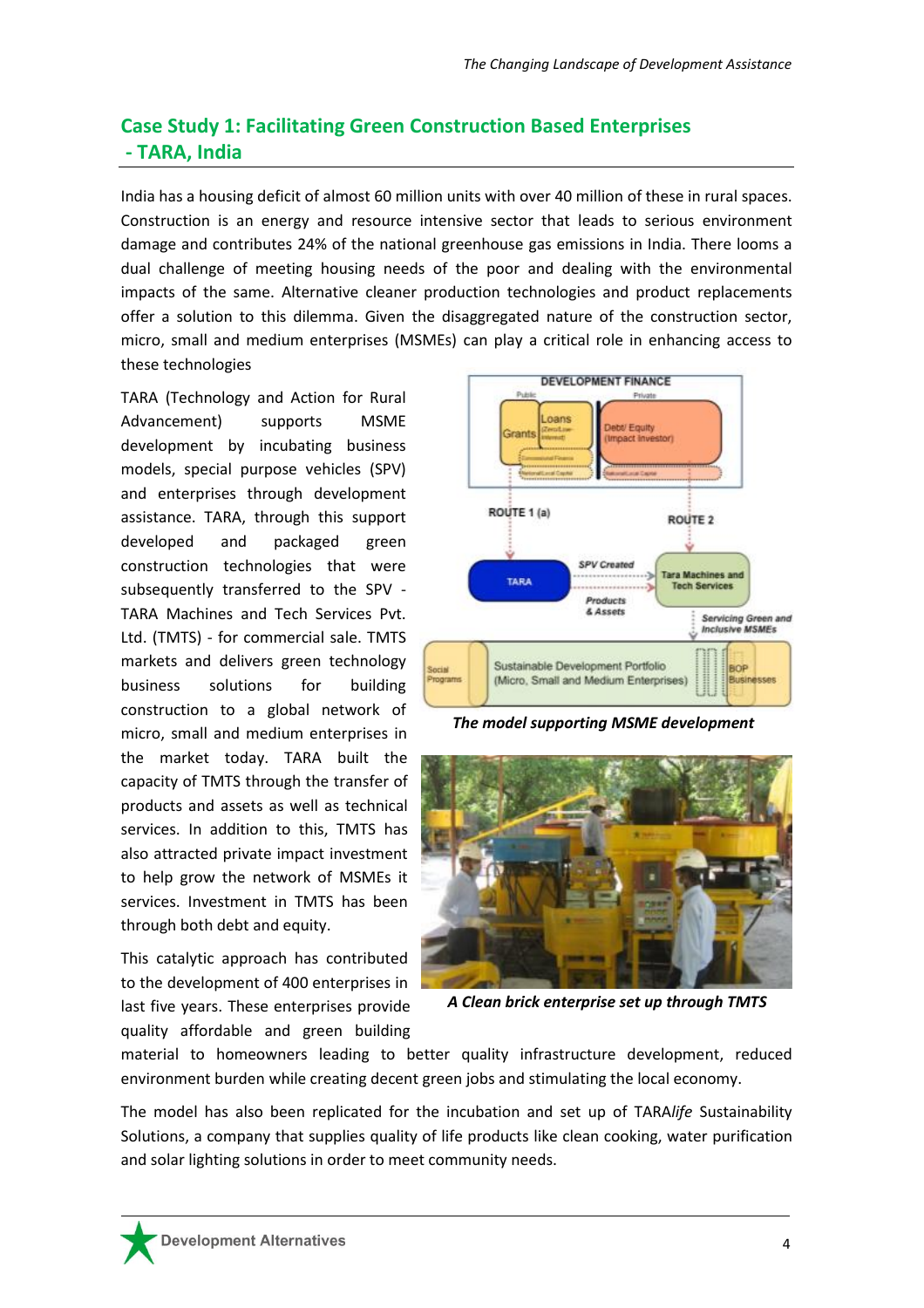#### **Case Study 2: NABARD - Enhancing Natural and Social Capital**

There is growing recognition among governments, finance institutions, banks, companies and development practitioners to the value of natural and social capital in underpinning wealth creation at a time when we face serious pressures on natural resources and the society. Major financial investments – from both public and private source, guided by smart and equitable policies – are being channelised to help transition to more green and inclusive pathways.

Developing countries like India need to marshal a large pool of investments and assets at scale through innovative channels to jumpstart with green and inclusive economic systems. The National Bank of Agriculture and Rural Development (NABARD), India is one institution that bundles together the growing menu of green economy based funds catalytically and channelises them to promote scalable models and businesses that can restore natural capital base, create livelihoods and nurture adaptive capacities of people in rural India.

Two interesting examples of projects focusing on building natural and financial assets include:

**Rural Financial Institutions Programme:** Despite the large number of financial institutions, most rural Indians, particularly the poor still remain excluded from adequate access to financial services. NABARD is implementing the reform programmes of financial institutions with the Government of India support. To enable quality and delivery for this, NABARD has partnered with GIZ for technical assistance and financial support to develop its own capacities and those of other the rural financial institutions and support structures. The programmes activities are coordinated with activities of Asian Development Bank, the World Bank, Germany's KfW Entwicklungs bank efforts and other cooperatives<sup>9</sup>.

**Umbrella Programme for Natural Resource Management (UPNRM):** India is vulnerable to the impacts of climate change because of its high dependence on natural resources and its limited capacity to cope with it. UPNRM, supported by GIZ, develops and implements new green

financial products that support partnerships for linking natural resource management, clean technologies and livelihood improvements. By helping develop and demonstrate approaches in which loans have encouraged sustainable forms of income generation, this programme is contributing to a gradual shift from grant-based to loan-based natural resources management projects. These projects have reached out to 100,000 households in 14 sub national states leading to improved resilience, increased agricultural production and improved standards of living $10$ . UPNRM has explored opportunities to attract private investment and leverage on CDM for further benefits of communities under this programme.



*NABARD brings together public and private funds at a national level* 

 9 GIZ Website, (accessed April 2014)

<sup>&</sup>lt;sup>10</sup> Down to Earth, 2013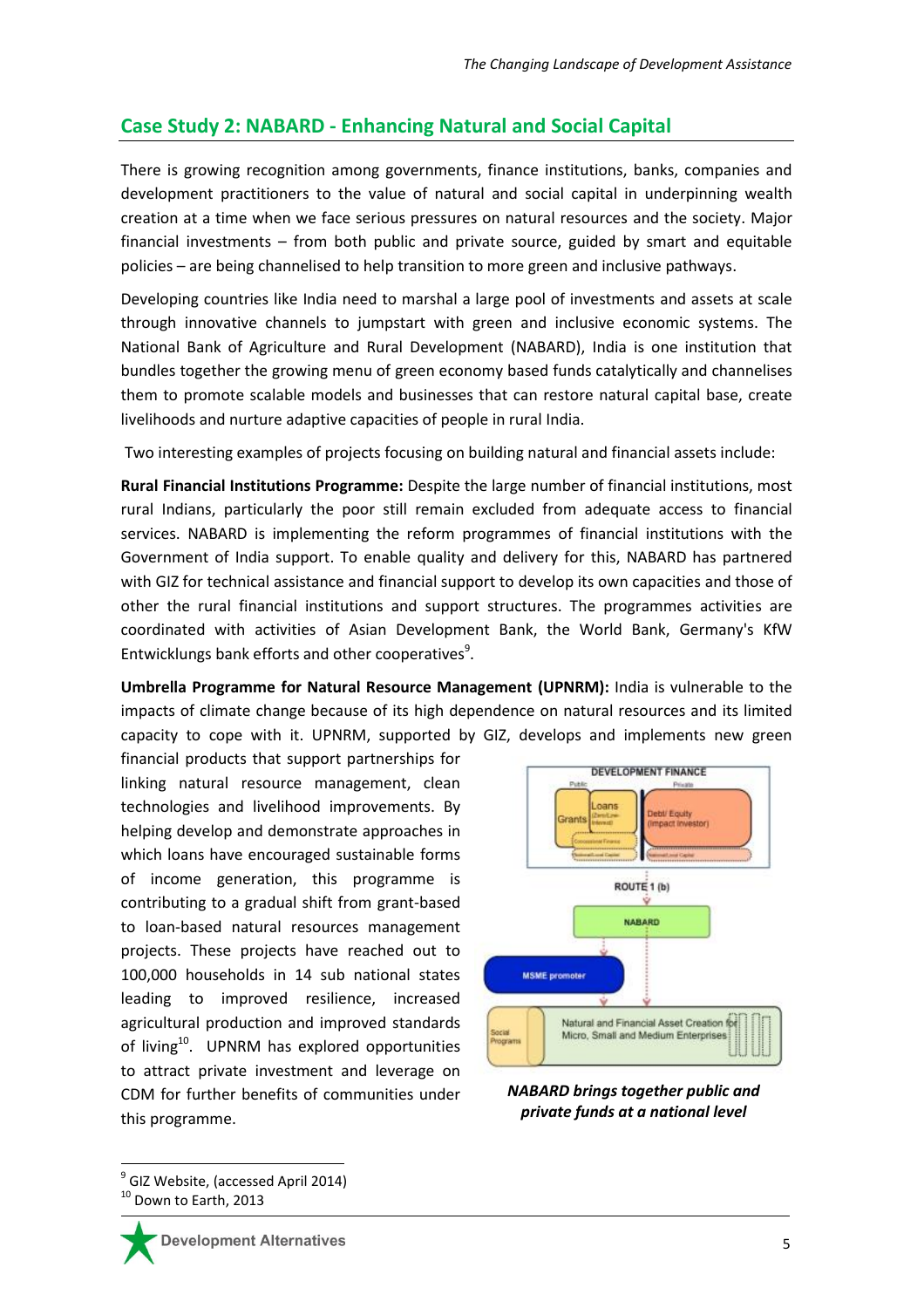## **Case Study 3: Smart Power for Environmentally Sound Economic Development**

**T**he urgent need for rural electrification to boost sustainable economic development in India is known. With private sector rapidly moving in the erstwhile government dominated sector and the increasing uncertainty related to fossil fuel pricing coupled with declining cost of renewable energy (RE), the RE avenue is being explored as an important opportunity for rural electrification.

With grid connected renewable energy likely to be competitive vis-à-vis fossil fuels, decentralised renewable energy (DRE) plants are beginning to emerge as opportunities to supply

power for rural energy access. However, ESCOs (Energy Supply Companies) and investors are still exploring the commercial viability and business modeling of these rural DRE models. Given the nascence of the field, the unfamiliar environment, this exciting innovation fails to attract investment as it presents credit and commercial risks to investors. Moreover, there is a glaring mismatch between accessible capital and that what is needed to operationalise DRE models in India $^{11}$ .

In a first of its kind, this financing gap has been mitigated under the Smart Power for Environmentally Sound Economic Development (SPEED) initiative of TARA and Rockefeller Foundation through ecosystem support using private capital and public funds catalytically.

As a first step, a purpose driven intermediary is established to blend together capital from various sources that include global impact investors, multilateral, bilateral institutions and mainstream financial institutions. This intermediary makes available the blended capital to the ESCO for investing in a DRE plant such that business risks and cost of capital are reduced. In this ecosystem, the ESCO is further supported through a grants mechanism for creating an enabling environment



*The SPEED Catalytic Model* 



*A home lights up with DRE in Bihar, India*

for the business to operate in. The grant support is utilised to support local CSOs such that they to mobilise and engage the local community for creating electricity demand further mitigating the risk of the business. This model has enabled the provision of clean assured energy to households and creation of micro enterprises and telecom towers across five sites in poor or non-grid connected areas in India. The model serves as a demonstration of how private sector engagement can serve development needs and promotes economic growth in a viable manner.

 $\overline{\phantom{a}}$ 



 $11$  ckinetics, 2013